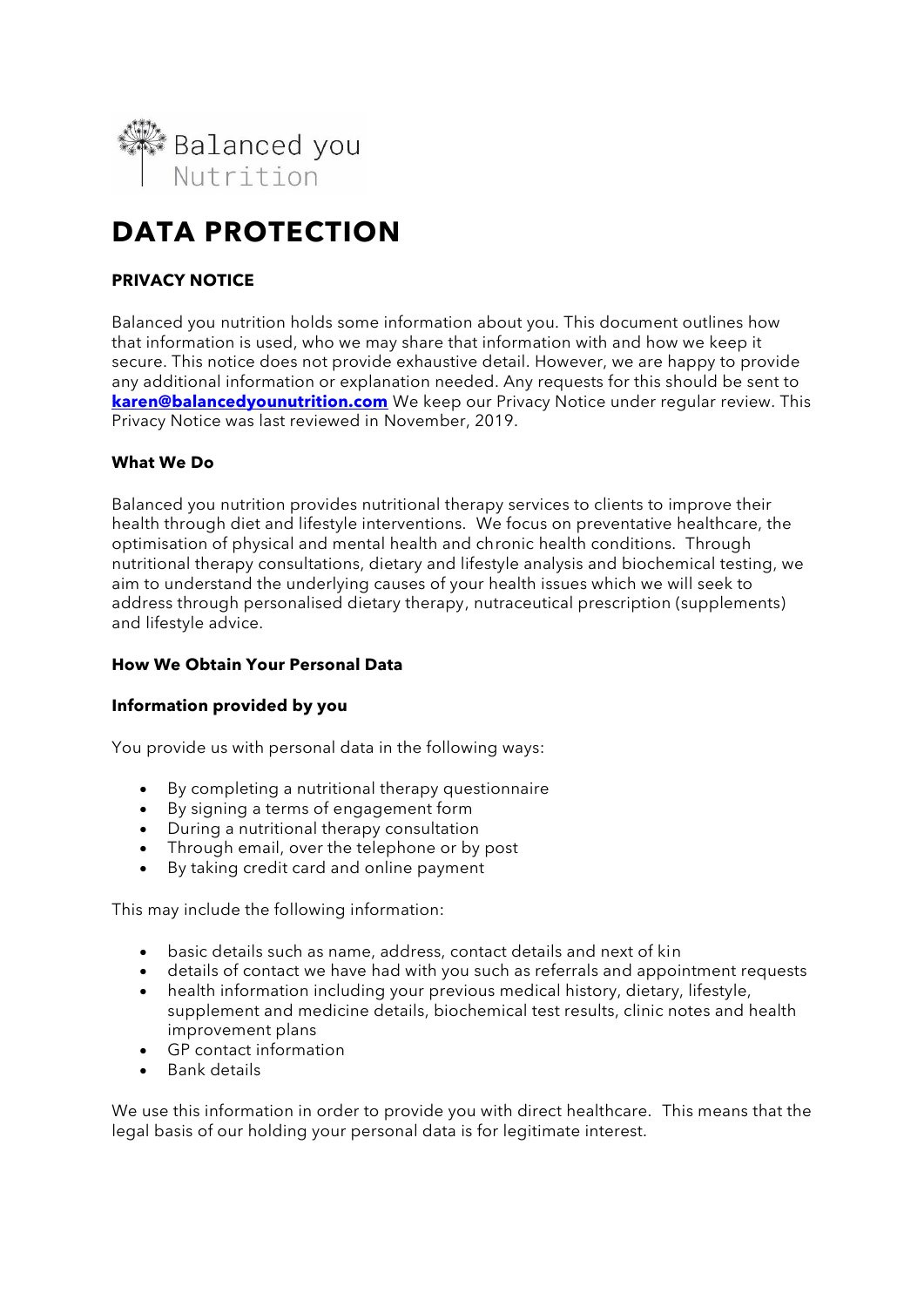Following completion of your healthcare we retain your personal data for the period defined by our professional association ANP. This enables us to process any complaint you may make. In this case the legal basis of our holding your personal data is for contract administration.

## **Information we get from other sources**

We may obtain sensitive medical information in the form of test results from biochemical testing companies. We use this information in order to provide you with direct healthcare. This means that the legal basis of our holding your personal data is for legitimate interest.

We may obtain sensitive information from other healthcare providers. The provision of this information is subject to you giving us your express consent. If we do not receive this consent from you, we will not be able to coordinate your healthcare with that provided by other providers which means the healthcare provided by us may be less effective.

## **How we use your personal data**

We act as a data controller for use of your personal data to provide direct healthcare. We also act as a controller and processor in regard to the processing of your data from third parties such as testing companies and other healthcare providers. We act as a data controller and processor in regard to the processing of credit card and online payments.

We undertake at all times to protect your personal data, including any health and contact details, in a manner which is consistent with our duty of professional confidence and the requirements of the General Data Protection Regulation (GDPR) concerning data protection. We will also take reasonable security measures to protect your personal data storage.

We may use your personal data where there is an overriding public interest in using the information e.g. in order to safeguard an individual, or to prevent a serious crime. Also where there is a legal requirement such as a formal court order. We may use your data for marketing purposes such as newsletters but this would be subject to you giving us your express consent.

# **Do you share my information with other organisations?**

We will keep information about you confidential. We will only disclose your information with other third parties with your express consent with the exception of the following categories of third parties:

- Our professional association, ANP, for the processing of a complaint made by you
- Any contractors and advisors that provide a service to us or act as our agents on the understanding that they keep the information confidential
- Anyone to whom we may transfer our rights and duties under any agreement we have with you
- Any legal or crime prevention agencies if we have a duty to do so or if the law allows us to do so

We may share your information with supplement companies and biochemical testing companies as part of providing you with direct healthcare. We will not include any sensitive information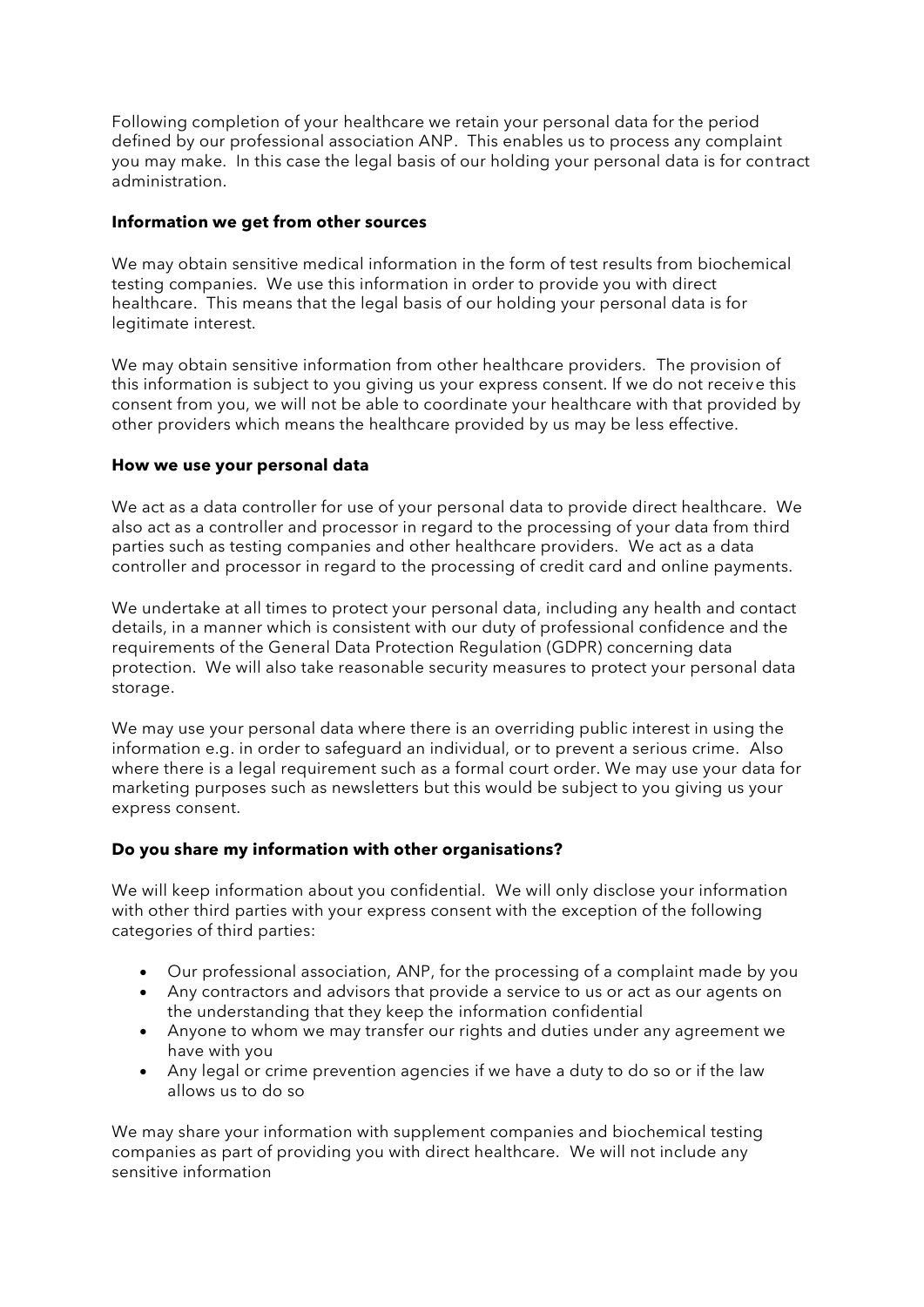We will seek your express consent before sharing your information with your GP or other healthcare providers. However if we believe that your life is in danger then we may pass your information onto an appropriate authority (such as the police, social services in the case of a child or vulnerable adult, or GP in case of self-harm) using the legal basis of vital interests.

We may share your case history in an anonymised form with our peers for the purpose of professional development. This may be at clinical supervision meetings, conferences, online forums, and through publishing in medical journals, trade magazines or online professional sites. We will seek your explicit consent before processing your data in this way.

# **What are your rights?**

Every individual has the right to see, amend, delete or have a copy, of data held that can identify you, with some exceptions. You do not need to give a reason to see your data.

If you want to access your data you must make a subject access request in writing to **[karen@balancedyounutrition.com](mailto:karen@balancedyounutrition.com)** Under special circumstances, some information may be withheld. We shall respond within 20 working days from the point of receiving the request and all necessary information from you. Our response will include the details of the personal data we hold on you including:

- Sources from which we acquired the information
- The purposes of processing the information
- Persons or entities with whom we are sharing the information

You have the right, subject to exemptions, to ask to:

- Have your information deleted
- Have your information corrected or updated where it is no longer accurate
- Ask us to stop processing information about you where we are not required to do so by law or in accordance with the ANP guidelines.
- Receive a copy of your personal data, which you have provided to us, in a structured, commonly used and machine readable format and have the right to transmit that data to another controller, without hindrance from us.
- Object at any time to the processing of personal data concerning you

We do not carry out any automated processing, which may lead to automated decision based on your personal data.

If you would like to invoke any of the above rights then please write to the Data Controller at Balanced you nutrition or email **karen@balancedyounutrition.com**

## **What safeguards are in place to ensure data that identifies me is secure?**

We only use information that may identify you in accordance with GDPR. This requires us to process personal data only if there is a legitimate basis for doing so and that any processing must be fair and lawful.

Within the health sector, we also have to follow the common law duty of confidence, which means that where identifiable information about you has been given in confidence, it should be treated as confidential and only shared for the purpose of providing direct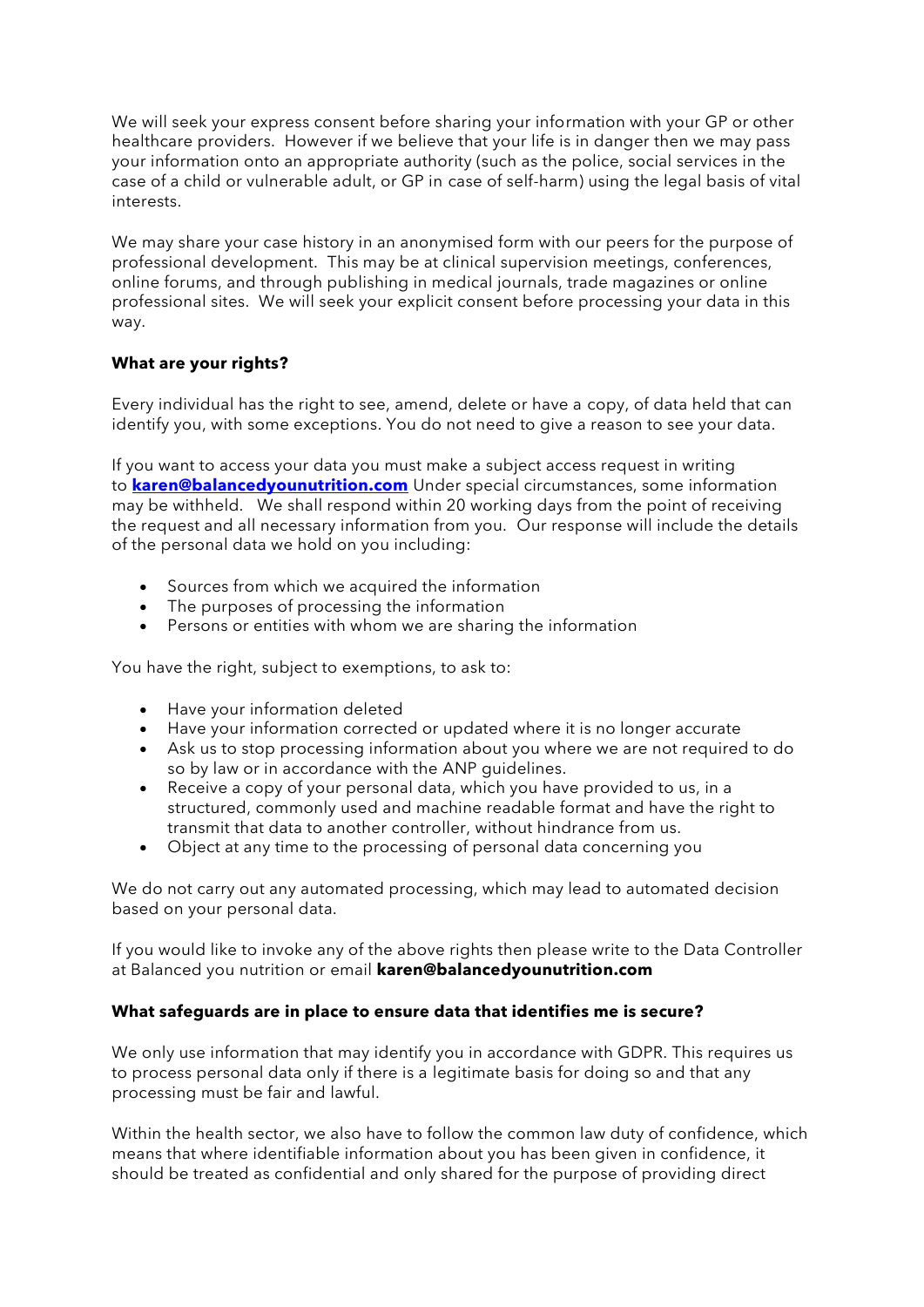healthcare. We will protect your information, inform you of how your information will be used, and allow you to decide if and how your information can be shared.

We also ensure the information we hold is kept in secure locations, restrict access to information to authorised personnel only, protect personal and confidential information held on equipment such as laptops with encryption (which masks data so that unauthorised users cannot see or make sense of it). We ensure external data processors that support us are legally and contractually bound to operate and prove security arrangements are in place where data that could or does identify a person are processed.

#### **How long do you hold confidential information for?**

All records held by Balanced you nutrition will be kept for the duration specified by guidance from our professional association ANP.

## **Website technical details**

Forms

We do use electronic forms on our website making use of an available 'forms module' which has a number of built-in features to help ensure privacy. We also aim to use secure forms where appropriate.

We use cookies to collect information about how visitors use our site. We use the information to compile reports and to help us improve the site. The cookies collect information in an anonymous form, including the number of visitors to the site, where visitors have come to the site from and the pages they visited.

Cookies are small. We do not make use of cookies to collect any private or personally identifiable information. The technical platform of this website uses cookies solely to aid the proper technical functioning of the website. The cookies used contain random strings of characters alongside minimal information about the state and session of the website – which in no way collects or discloses any personal information about you as a visitor.

Advanced areas of this site may use cookies to store your presentation preferences in a purely technical fashion with no individually identifiable information. Note also our statement on analytics software below – as analytics software also uses cookies to function.

Most web browsers allow some control of most cookies through the browser settings. To find out more about cookies, including how to see what cookies have been set and how to manage and delete them, visit [www.allaboutcookies.org](http://www.allaboutcookies.org/)

To opt out of being tracked by Google Analytics across all websites visit <http://tools.google.com/dlpage/gaoptout>

#### **Analytics**

Like most websites, we make use of analytics software in order to help us understand the trends in popularity of our website and of different sections. We make no use of personally identifiable information in any of the statistical reports we use from this package. We use